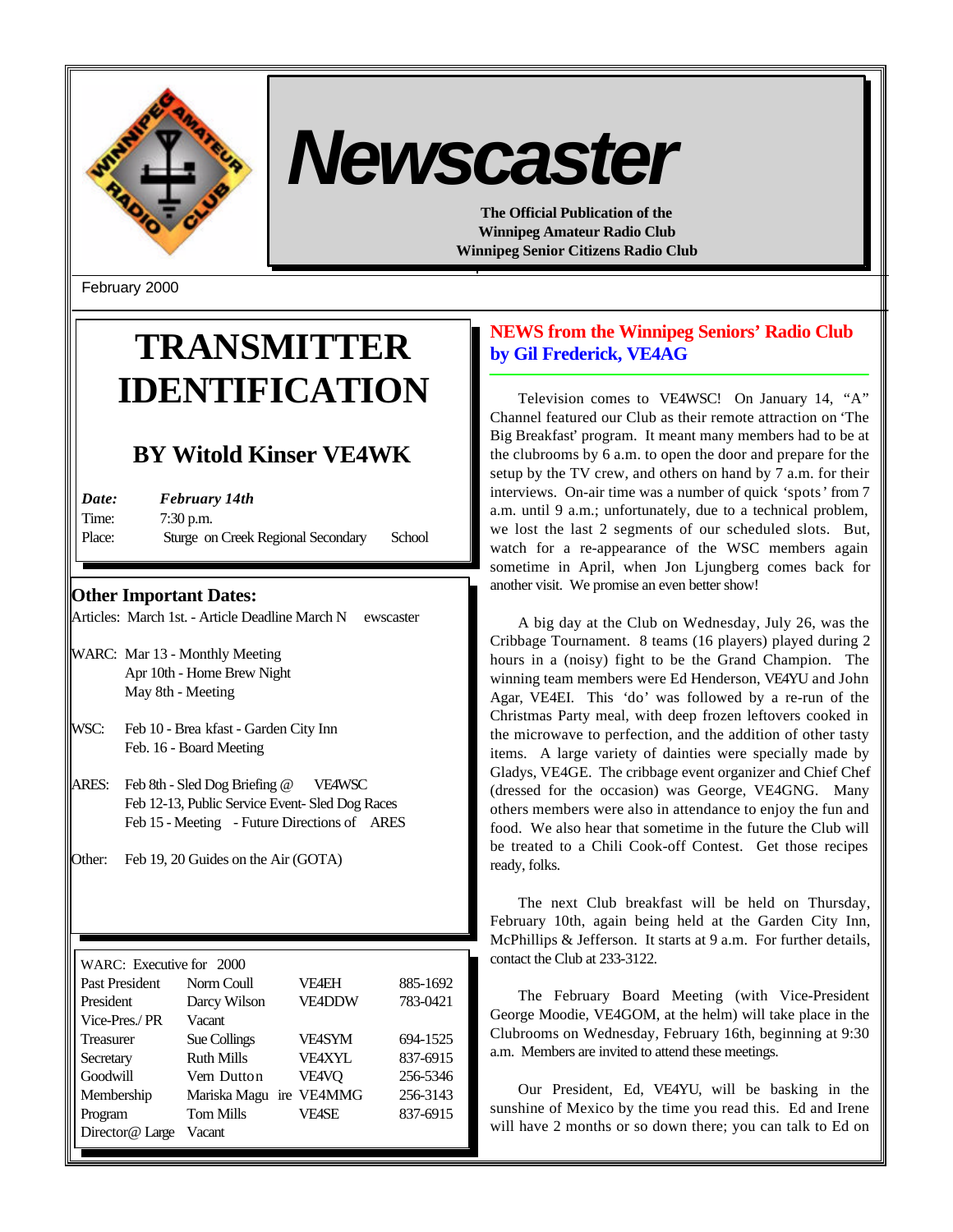the air as he is taking his TS-50S along for contacts back home (and some DX as well).

The CFARS Group will again be on standby for the February 29th rollover. No problems are expected with computers at that time - but readiness is called for.

The 'Sparks' newsletter is being prepared, and will be mailed out to WSCRC members in late February. If you have any reports, news, or articles that you want to have included, contact Gil, VE4AG now.

You can get more up-to-date news from our homepage at [http://www.pangea.ca/~ve4wsc]

# **MINUTES for W.A.R.C. January 10th, 2000 Submitted by Ruth, VE4XYL**

A warm welcome to all from our President Darcy Williams VE4DDW, followed by introductions. There were 52 in attendance.

#### *MOTION*

That the minutes be accepted as printed in the newscaster. Moved Derek VE4HAY, Seconded by Bill VE4DL Carried

#### *TREASURERS REPORT*



From Sue VE4SYM, as of December 31, 1999 the bank balance is \$4566.34.

#### *QUERY*

Derek VE4HAY raised the question if WARC could donate some money to the Defence of Amateur Radio Fund. This issue to be discussed at the next executive meeting.

#### *PROGRAM*

Tom VE4SE still had not confirmed the February program but would announce it in the next issue of the newscaster. Now it can be announced, the program will be TRANSMITTER IDENTIFICATION, given by Witold Kinser VE4WK. A special thank you to Tom VE4AKI and Jack VE4LEE on a very interesting program about QRP.

#### *RAC REPORT*

Rick Lord VE4OV reported that Pat Giesbrect VE4PLG has recently resigned as SM for ARES. Rick congratulated her on a job well done and also reported she has received 2 congratulatory letters for her service. Now we are looking for a new Section Manager, if you or someone you know would to volunteer please contact Rick Lord VE4OV at 275 6980. RAC is also looking for Assistant SM's in Manitoba, especially in Brandon, Dauphin and Northern areas. A new band planning committee has been formed under the chairmanship of Bob Nash VE3KZ. In Manitoba our representative is Dr. Rob Kaufmann VE4GV. ARES and affiliated club documents have been moved from password protected areas on the RAC web site and are now accessible to all.

The USA has announced the long awaited Amateur radio restructuring. There will be only 3 license classes and one code speed of 5wpm. RAC directors are discussing amongst themselves if RAC should approach IC for a reduction in code speed in Canada to 5 wpm for full HF privileges. STAY TUNED.

#### *ARES REPORT*

Jeff VE4MBQ was unable to attend so we will have to wait for the Y2K report. Tom VE4SE reminded all about the ARES general meeting January 18th at 19:00 hrs. Also the upcoming operation for the dog sled races for the Festival du Voyageur Feb 12th and 13th. Volunteers are needed and anyone interested to get in touch with Jeff VE4MBQ. This is a fun event to do and to watch the dog sled races at the same time.

#### *DX SLEUTHS*

Adam VE4SN had no report about sleuthing at this time, but did mention as QSL manager about the many QSL cards with call signs that do not exist. Its a big job to try and track these people down, if they exist, and wonders how someone could give a 5 9 report and get the call sign wrong.

#### *JACKETS*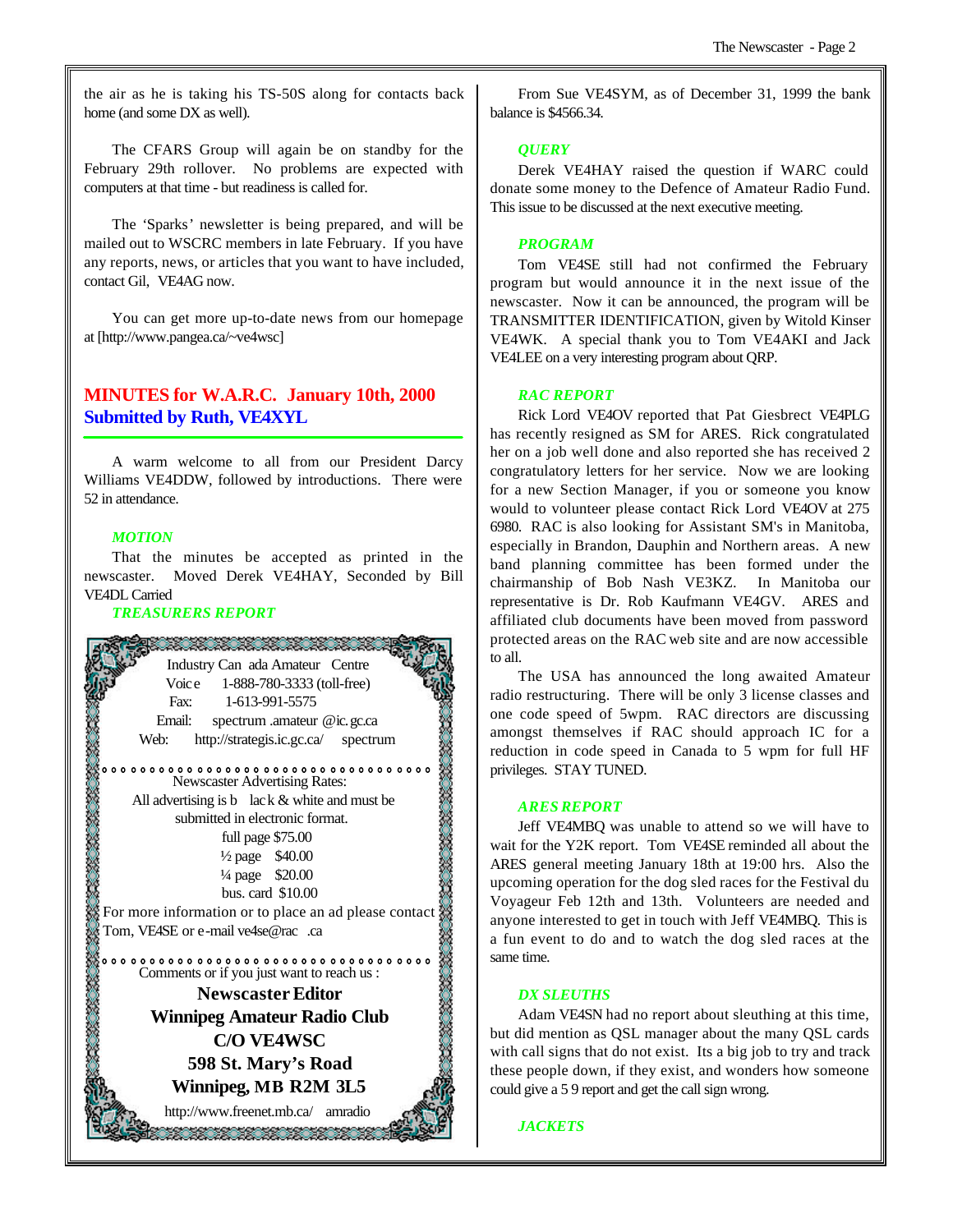Darcy VE4DDW reported that over the holidays he didn't get to price out the costs with different companies. He hopes to have a report at the February meeting.

#### *NEW BUSINESS*

Tom VE4SE will assume the position of Vice President for the balance of this term. Tom encouraged members to help the executive with ideas and if anyone had ideas for programs contact the executive and they will follow it up. Also in September, Ruth VE4XYL will have completed her 3 year term as secretary. We are now looking for volunteers.

Meeting adjourned at 20:05hrs. Next meeting will be February 14th 2000 at 19:30hrs.

Happy Valentines Day to all.

# **Hints & Kinks de Ralph, VE4RY**

When drilling holes in small objects such as utility boxes and other hardware or sheet metal, the usual method used to hold these objects, especially when a vise isn't practical, is to try to grip the item with a pair of pliers or vise-grips.

This can result in an unexpected loss of grip and the drill or drill press takes over and dangerously spins the item around, while you hopefully escape unharmed, and the damage is minimal.

I have found it very handy to keep a 4-inch C-clamp near my drill press, and use this to hold these items for drilling. You can add masking tape to the clamp surfaces to protect from marring your project...and the C-clamp itself becomes a nice safe handle when clamped to the object.

# *Parkside Appliance & Electronics*



**Sales & Service of Computers & Software Home repairs offered**

**John, VE4JNF**

**386 Belvidere Street www.escape.ca/~ve4jnf ve4jnf@escape.ca**

#### **Contest Calendar**

#### *February*

| $13 - 14$ |               | 0000-2400 RTTY W-Wide RTTY WPX Contest  |
|-----------|---------------|-----------------------------------------|
| 13        | 0100-0700     | CW/SSB Utah 160Meter Challenge          |
| $13 - 14$ | 1200-1200     | <b>CW/SSB PACC</b>                      |
| $13 - 14$ | 1200-1200     | <b>CW/SSB Carnaval of Loulé Contest</b> |
| 13        | 1100-1300     | CW Asia-Pacific Sprint                  |
| $13 - 15$ | 1400-0200     | <b>SSB YLRL YL-OM Contest</b>           |
| $13-15$   | 1400-0600     | CW QCWA QSO Party                       |
| $13 - 14$ | 2100-0100     | CW RSGB 1.8MHz Contest                  |
| 14        | 0000-0359     | CW North American 'Sprint'              |
| $20 - 21$ | $0000 - 2400$ | <b>CW ARRL DX Contest</b>               |
| $20 - 21$ | 0000-2400     | SSB YL-ISSB QSO Party                   |
| 26-28     | 2200-1600     | SSB CQ W W 160 Meter Contest            |
| 27-28     | 2 periods     | SSB/CW North Carolina QSO Party         |
| 27-28     | 0600-1800     | <b>SSB REF</b>                          |
| 27-28     | 1300-1300     | <b>CW UBA</b>                           |
| 27-28     | 1400-0200     | <b>CW YLRL YL-OM Contest</b>            |
| 27-28     | 1500-0900     | <b>CW RSGB 7MHz Contest</b>             |
| 27-28     | 2200-0400     | CW/SSB Co. QRP Winter QSO Party         |
| 28        | 2 periods     | <b>CW HSC Contest</b>                   |

# *March*

| 05-07     | 1600-2359 | <b>CW CZEBRIS Contest</b>             |
|-----------|-----------|---------------------------------------|
| 06-07     | 0000-2400 | <b>SSB ARRL DX Contest</b>            |
| 06-07     | 2200-0159 | RTTY Open Ukraine                     |
| 09-10     | 1700-1700 | CW/SSB CLARA & Family HF              |
| $13 - 14$ | 0000-2400 | <b>CW/SSB World Wide Locator Cnst</b> |
| $13 - 14$ | 1200-1200 | <b>CW Commonwealth Contest</b>        |
| $13 - 15$ | 1400-0600 | <b>SSB QCWA QSO Party</b>             |
| $13 - 14$ | Periods   | <b>SSB DIG QSO Party</b>              |
| 14        | 0700-1100 | <b>SSB UBA Spring Contest</b>         |
| 14        | 1800-2200 | <b>RTTY High Speed Sprint</b>         |
| $14 - 15$ | 1800-0100 | CW/SSB Wisconsin QSO Party            |
| 20-21     | 0000-2400 | SSB YL-ISSB QSO Party                 |
| 20-21     | 0001-2400 | CW/SSB Bermuda WorldWide              |
| 20-22     | 2 periods | CW/SSB Virginia QSO Party             |
| 20-22     | 0200-0200 | <b>RTTY BARTG Spring RTTY</b>         |
| 20-21     | 1200-1200 | <b>CW/SSB Russian DX Contest</b>      |
| 20-21     | 1200-1200 | <b>SSTV DARC HF SSTV Contest</b>      |
| 20-21     | 0000-2400 | CW/SSB Alaska QSO Party               |
| 20        | 4 hours   | <b>CW/SSB Somerset Homebrew</b>       |
| 27-28     | 0000-2400 | SSB CQ WW WPX                         |

#### **VE4Website**

Check this site out.

http://www.ve4.net/index.html It is maintain by VE4ZAP and offers a lots of nice features. Plus he is keeping it up to date. Please let him know if there are any links he should add  $885-9278$  or that are not working.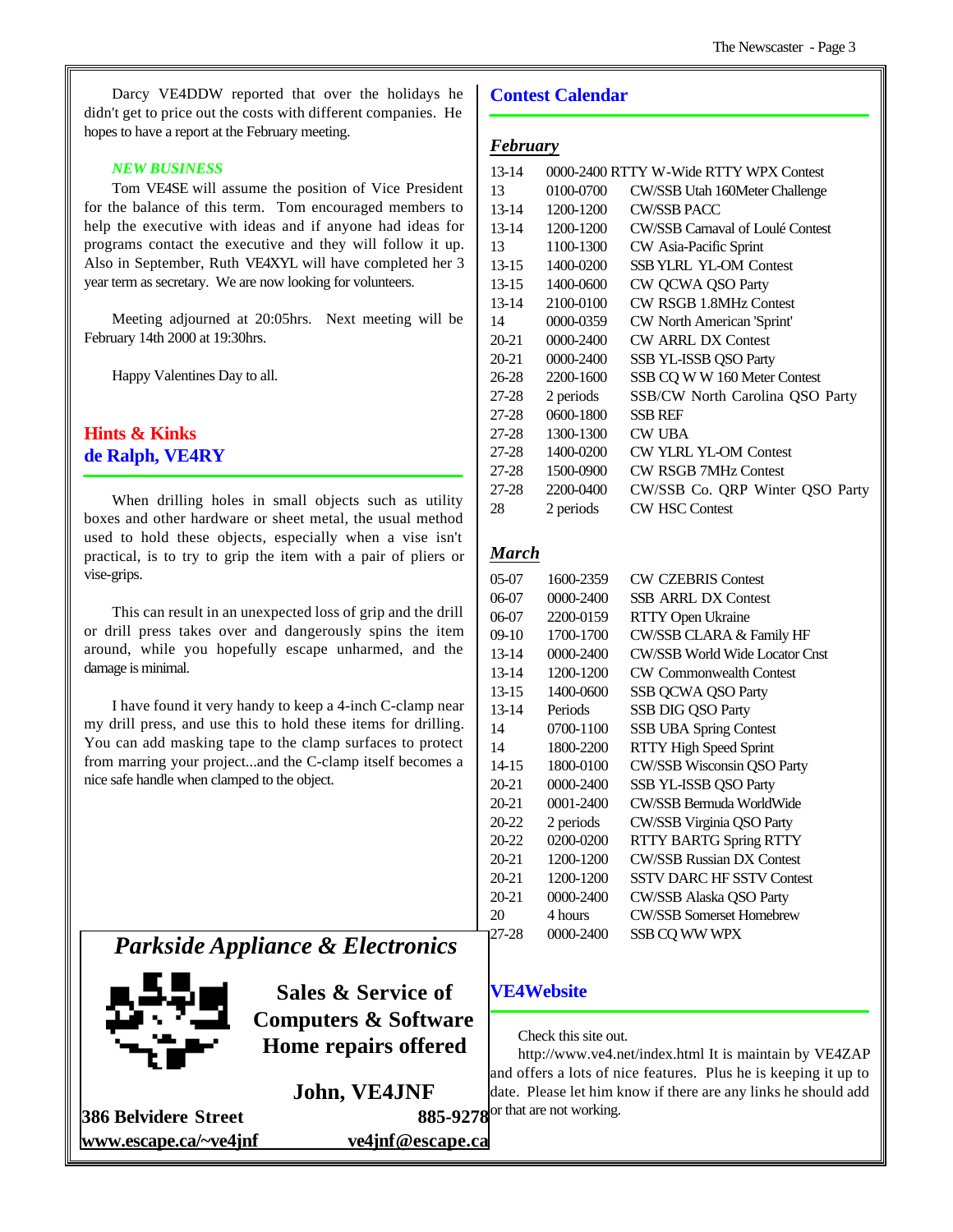# **WINNIPEG ARES Y2K OPERATIONS Jeff Dovyak VE4MBQ Emergency Coordinator**

A comprehensive report of Winnipeg ARES (WARES) Y2K operations has been compiled and circulated to Don Mackinnon VE4DJM Manitoba ARES and the served agencies (MEMO, RCMP, Mb Health, Mb Hydro, 17 Wing, WPS, WFD, City Emergency Program).

For the report that you are reading here the WARES Executive asked me report on two subjects: Misconceptions about WARES Operations and Summary of WARES Y2K Operations.

# *PART 1*

#### MISCONCEPTIONS ABOUT WARES OPERATIONS

It was agreed at a recent WARES Executive meeting that there are some people on the fringes of amateur radio who knowingly or unknowingly spread rumors about WARES that have no factual basis. One member of the Executive (not MBQ) said "I'm tired of this crap, some people need to be set straight". The next four points were identified at said Executive meeting for follow-up in the Newscaster. Hopefully the "whiners" (according to another Executive member, again not MBQ) read their Newscasters BEFORE discarding them.

1. Toward the end of December (just before Y2K) one amateur NOT involved in WARES Y2K operations was trying to circulate a story that Radio Amateurs of Canada (RAC) did not sanction ANY of the ARES Y2K operations in Manitoba and therefore our RAC insurance was withdrawn.

ARES units operate fairly autonomously from RAC HQ and DO NOT submit proposed operations for RAC approval or rejection. In fact, RAC DOES NOT provide ARES units or ARES members with any insurance by virtue of ARES affiliation. There IS a RAC affiliated liability insurance coverage for clubs that PURCHASE the insurance coverage from the insurance carrier - RAC has NO VETO on events that are covered.

In Manitoba, ARES units and their members who carry out amateur radio operations on request of MEMO or requests through MEMO ARE covered by the MEMO-ARES Memorandum of Understanding (MOU). The MOU provides ARES operators on OFFICIAL operations or OFFICIAL exercises with Workers Compensation Benefits (WCB) in case of injury. The MOU also sets out a mechanism for ARES units and ARES operators reimbursement for travel costs or reasonable out-of-pocket expenses during an OFFICIAL operation.

In the City of Winnipeg, ALL registered volunteers have insurance coverage. ARES - Winnipeg Fire Dept Y2K

volunteers were REGISTERED as VOLUNTEER FIREFIGHTERS by the Deputy Fire Chief according to a list supplied by MBQ.

Under The Emergency Measures Act, registered volunteers engaged in OFFICIAL duties during a Local State of Emergency or a Provincial State of Emergency are protected by WCB coverage.

2. Some amateurs have made the Y2K volunteers feel that their contributions were REALLY MEANINGFUL by going on and on (on the air) about how overblown Y2K concerns were, nothing happened, it was a total waste of time, ARES really overdid it, if the authorities really wanted us they would use the Radio Act and FORCE us to help, etc.

WARES Y2K operations were planned and carried out because of OFFICIAL REQUESTS from MEMO, RCMP, Mb Health, Mb Hydro, 17 Wing, City Emergency Program, Winnipeg Police Service, and Winnipeg Fire Dept. While WARES coordinated the amateur response it was not done in isolation but in consultation with SENIOR officers from the above agencies AND with representatives from WARC, MRS, WSCRC, 1st SVV. ARES does not FREELANCE, it responds to requests from AUTHORIZED officials.

It must make some jawbones feel very satisfied to belittle efforts of those amateurs who take the time to get involved in their communities. How do you folks think newer amateurs feel about volunteering when they only hear negative blabbering about their performance during a roll-call or when checking into a net?

3. A couple of amateurs have been heard grousing about WARES tying up all the repeaters and that ARES should have their own systems.

WARES DOES NOT run nets on repeaters WITHOUT permission of the repeater owners. We avoid using popular repeaters for our routine, scheduled public service events. For Y2K, VE4WPG was tied up by WARES for FOUR hours; VE4CNR was tied up by WARES for THREE and ONE-HALF hours. Use of these two repeaters by WARES for Y2K was essentially the FIRST TIME since the 1997 Flood of the Century that WARES needed to run some closed, directed nets for a prolonged period (if four hours in two years is a prolonged period).

It is strange that these anti public service amateurs don't seem to mind that the Manitoba Marathon ties up two or three repeaters for SIX or SEVEN hours EVERY YEAR.

4. Public Service communications is one way of paying back the community at large for the radio spectrum enjoyed by ALL amateurs - even those that never get involved but always seem to have a smart remark about something they generally don't know much about.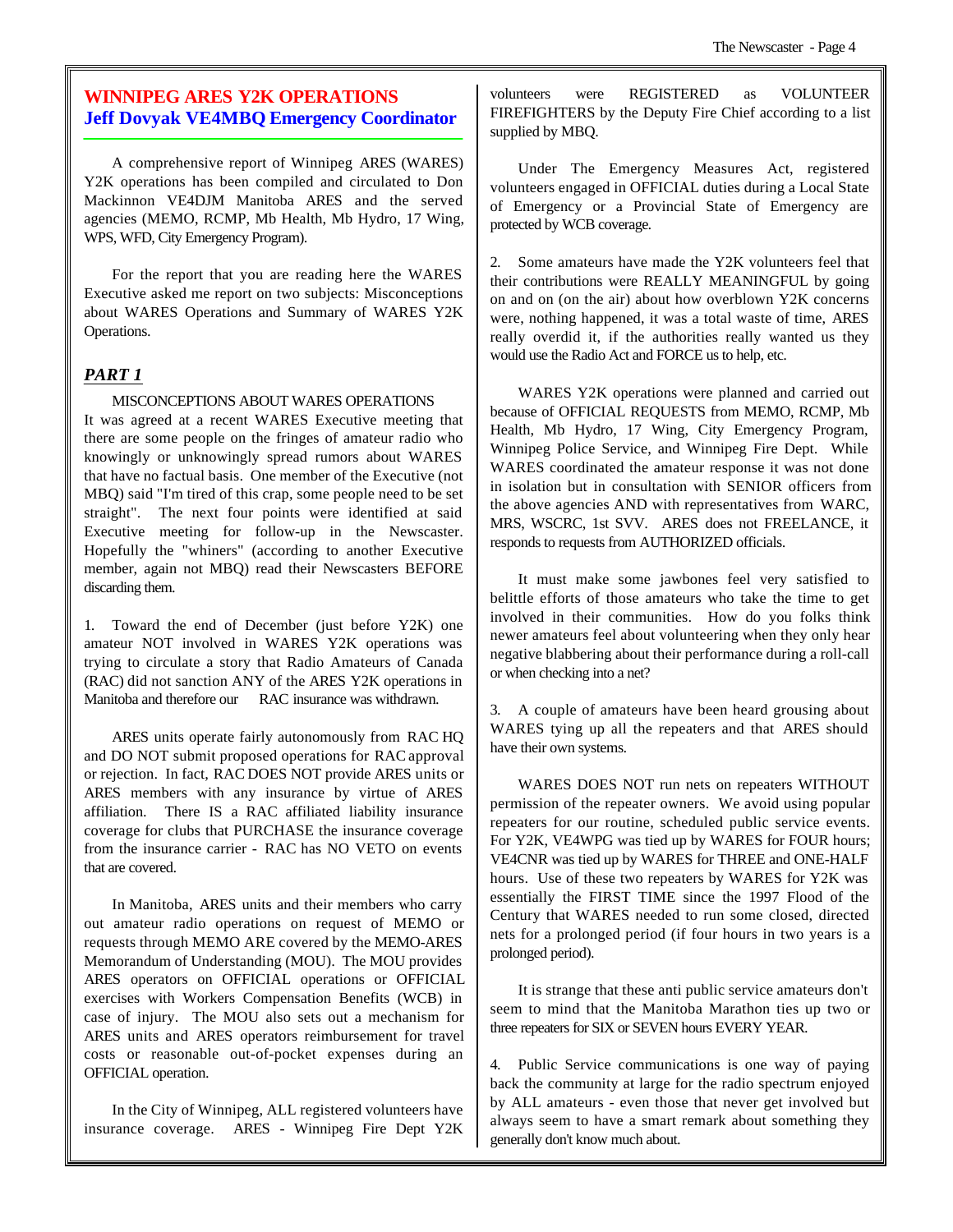I guess in an ideal world the complainers might come out to a meeting or even volunteer to cover a public service event to gain some "inside" experience with subjects that they have fun trashing but no real knowledge about.

# *PART 2*

#### SUMMARY OF WARES Y2K OPERATIONS

Over seventy amateurs volunteered for Winnipeg ARES Y2K operations in the Winnipeg area. Similar to our 1997 Flood Operations we did not encounter any significant operational difficulties that will cause any radical planning changes for future operations. Also, for the majority of operations our volunteers provided their own equipment, except for the antenna pool that was temporarily established at the City EOC.

Antenna Pool was composed of 2m Mag-Mount antennas and Twin-Lead J-Pole antennas. Thanks to VE4s: AJR (2), DL, MBQ, RHG, SE (4), VZ, and YWG (4).

In terms of equipment I will single out some amateurs that loaned our gear for a prolonged period. Please keep in mind that ALL of the volunteers used their own personal equipment. Special thanks to:

RCMP "D" Division **Wayne Schellekens VE4WTS** TM-733 **WARC** TS-450S, IC-28H, power supplies **Wayne Warren VE4WR** DCI Intermod Filter **Prairie Storm Prediction Ctre** DCI Intermod Filter **Ben Bond VE4BBB** Power Supply

#### **MEMO**

**Dick Maguire VE4HK** IC-28H and power supply

Very fortunate to have the IC-28H on hand at MEMO. The station radio, a TM-V7A was TERRIBLE for intermod, even with a DCI Filter. It was soon put away and the IC-28H performed great.

Repeater owners in Manitoba have been great supporters of ARES public service operations. For Y2K operations thanks to:

**Manitoba Repeater Society** VE4WPG (Fire) VE4MAN (RCMP)

**Dauphin Amateur Radio Club** DARC Linked Network (RCMP)

**Prairie Mobile Communications** VE4CNR (Police)

**MEMO Radio Room** VE4EMO 1200h 31DEC to 1400h 01JAN Volunteers were VE4s: EH, HAZ, HK, PLG, WF, XYL

**RCMP "D" Division EOC** VE4MPD 1500h 31DEC to 0900h 02JAN Volunteers were VE4s: BBB, DDC, GWB, MAB, MBQ, RCJ, SE, SN, WR

**RCMP Headingley Detachment** VE4AAQ 1500h 1DEC to 0900h 02JAN (on-call) Volunteers were VE4s: GWN, KU, TV (KU and TV brought LOTS of gear)

**Manitoba Health EOC** VE4MBH 1500h 31DEC to 1230h 01JAN (on-call) Volunteers were VE4s: AIM, GNG, UNX

**Manitoba Hydro Control Centre** VE4MA 2030h 31DEC to 0215h 01JAN Volunteers were VE4s: AFL, QB

**17 Wing CFB** Winnipeg VE4BB 1300h 31DEC to 0300h 01JAN Volunteers were VE4s: SET, VQ, VZ

**City of Winnipeg EOC** VE4EOC 2030h 31DEC to 0145h 01JAN Volunteers were VE4s: KAZ, MBQ

**Winnipeg Police Service** VE4YWG 2200h 31DEC to 0130h 01JAN Volunteers were VE4s: AND, CDP, DDW, GMC, HAY, MBQ, MMG, TJR, VID

**Winnipeg Fire Department** VE4SVV 2200h 31DEC to 0200h 01JAN Volunteers were VE4s: CAT, CRS, DAN, DAR, DB, EA, EIH, ESX, GDN, GP, GRM, HGD, HO, HT, IF, JHJ, JS, KEF, KLM, LEE, MAQ, MBQ, MAT, MPH, RPG, RSS, SJC, SYM, TRO, UK, VD, KC8LNE and on-call at home BDB, YK

**Stand-by Volunteers** 0700h to 1600h 01JAN VE4s: AJR, KAJ, MJM, QSG, YG, WTS

Some of our Y2K operations were "firsts" in that we had not previously been involved with RCMP, 17 Wing, Mb Health, Mb Hydro, or WFD. Very favorable comments received from all organizations that we supported. Most volunteers enjoyed their duties (some WFD volunteers got to go to calls "Code Four" or lights and siren). By being categorized as Volunteer Firefighters by WFD we turned the clock back over one hundred years and now have an established precedent for NOT being required to sign a waiver to ride Fire apparatus (and have insurance coverage).

WPS and WFD volunteers were recognized by the City of Winnipeg at the 18JAN WARES meeting. MEMO Radio Room volunteers are being recognized by the Province 01FEB. Hopefully the other organizations that were so impressed with us will do the right thing for their volunteers.

# **Selecting a Multi-Band Vertical Copyright Bencher, Inc. 1997-99**

part 3

**A Better Way**

Could there be a better way to design a multi-band vertical?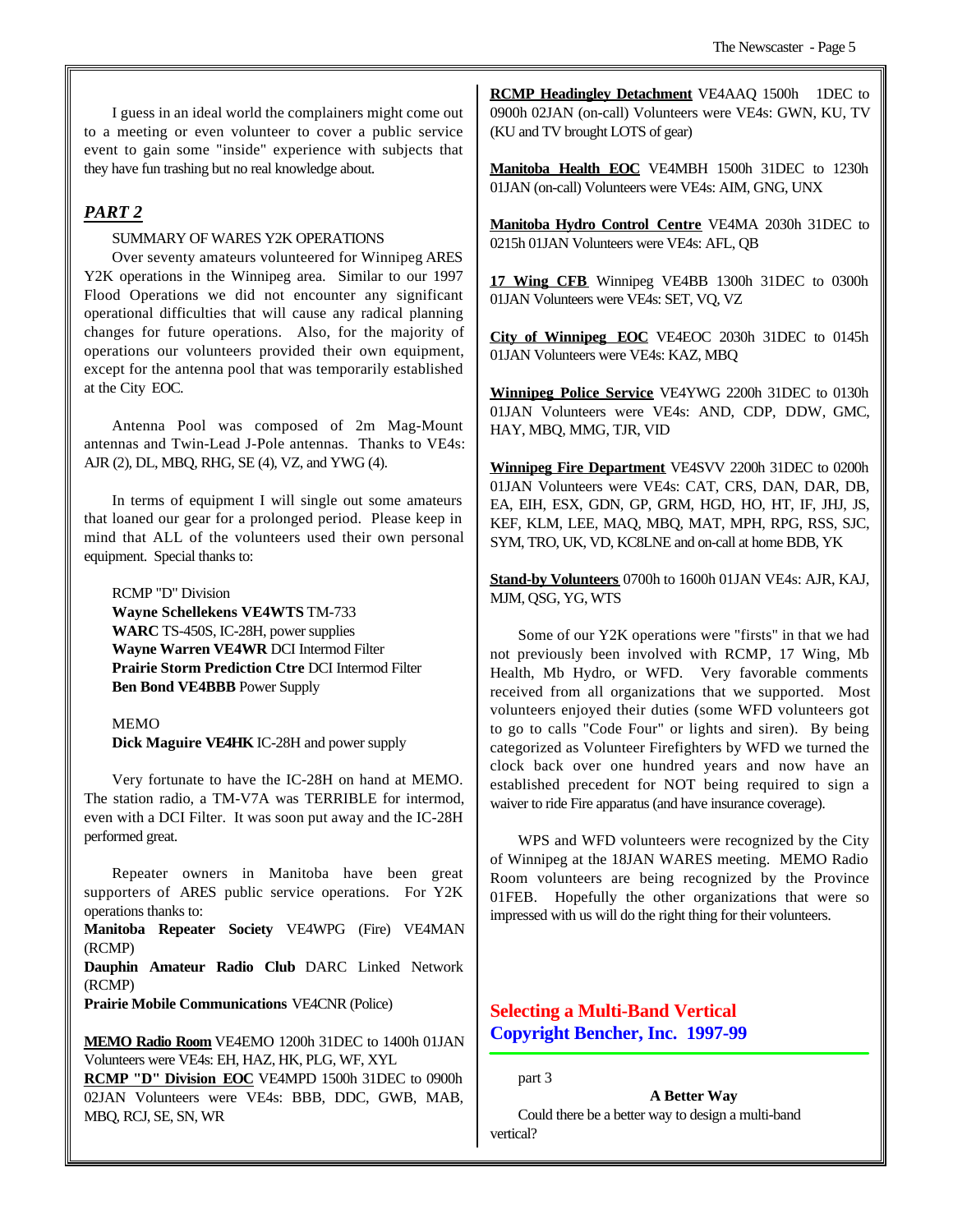W0DN, Don Newcomb, then a professor at a major midwest university, thought so. Don developed and secured several patents on what is a truly superior design - the Butternut vertical. Don's patented antenna design is entirely different from other commercially offered vertical antennas. He started with a basic vertical, 26 feet long, and instead of festooning and limiting it with traps, he designed a multi-band matching network whose sole purpose is to match the 50 ohm coax to the antenna. Don's unique design uses the whole antenna to radiate on each band, with the exception of 6 and 15 meters, which will be discussed later.

This means that all of the antenna radiates on each band instead of a portion, as with the other allegedly comparable antennas offered. And, with the whole antenna radiating, the RF reaches the top of the antenna, instead of being choked off by lossy traps further down. Even though the physical length of the antenna is shorter than some competitive antennas for the low bands, the trap free design when coupled with a decent ground make it more than competitive on the bands.

There are other significant advantages too - being trap free the SWR bandwidth is considerably enhanced, even though an efficient ground serves to reduce it. (Which makes an interesting conundrum - a longer antenna has more bandwidth, but a more efficient ground narrows the bandwidth - the end result is that the bandwidth of an efficient antenna and an inefficient is often about the same. The only real difference then becomes that the efficient antenna radiates far more power than the inefficient antenna. Which would you want?)

At the higher bands the real length of the antenna exceeds 1/4 wavelength so that the angle of radiation is lower, enhancing DX performance.

The matching network used is an ingenious combination of high-Q coils fabricated from large diameter aluminum wire, and heavy duty high voltage ceramic transmitting capacitors. Needless to say, there are no traps, "high performance" or otherwise. Traps cause loss. Period.

On the Butternut vertical, for 15 and 6 meters a different approach is used. Decoupling stubs run parallel to the antenna, which result in the antenna radiating as a slightly extended, full-sized, trap free quarterwave vertical on fifteen meters, and as a 3/4 wavelength vertical on 6 meters.

The ingenious Butternut design lends itself to several different methods of mounting and installation. The antenna can be mounted above ground on a roof, and if that is the best solution a complete accessory roof mounting kit is offered. Also, roof mounted antennas require tuned radials for best efficiency. A compact set is offered as an option, but the manual accompanying the antenna describes the simple steps to make your own. Alternately, pieces of wire cut to length will do very well, and again complete instructions are offered in the manual.

Perhaps the most common installation method is ground mounting. With Butternut verticals, it is very simple - a 24" tube is pounded into the ground, and the antenna is mounted on top of it. No guy wires are required. Radials are

placed on the ground radiating from the base of the antenna, and are attached to it. If the radials are properly installed (see above) they soon disappear into the thatch of the grass and the resulting installation will offer many years of superb performance.

Another way the antenna can be installed is with the accessory Counterpoise Kit. The antenna is mounted on a post or mast so that the base of the antenna is about seven feet above ground. The counterpoise assembly is mounted immediately below it. Any counterpoise must be considered a compromise for any vertical HF antenna, and if a proper radial system or a roof mounted installation with tuned radials is possible that would be the preferred approach. But when that is not possible the Butternut counterpoise creates a fairly effective artificial ground that still easily outperforms the "no-radial" and trapped antennas, even with their built-in counterpoises.

It should be noted that in the last year or so other vertical manufacturers have begun singing the praises of counterpoises so that they can retain their "no radial" design purity. One example is particularly ludicrous - where the manufacturer offers an 80 meter kit that calls for several "counterpoise wires placed on the ground around the antenna." To any casual observer these would look like radial wires but since the associated antenna is widely promoted as a no-radial vertical clearly they can't be radials. So instead we put a fig leaf over them and call them counterpoise wires. Right?

In any case, that design, even though it uses radials, has so many traps its performance on the low bands in particular is very limited.

For most users, what is the problem with radials? Especially when they add a considerable boost to your signal? True, in a few installations any significant radial system simply is not practical for reasons beyond the control of the operator. But even in such a setup Butternut verticals will work as well and usually outperform the no-radial designs, thanks to the trap free design that allows the whole antenna to radiate. An antenna with no radials is clearly better than no antenna at all, but if properly designed it will always work better with a radial or counterpoise system.

So OK. Instead of a Butternut you elect to put up a "no-radial" antenna and

make it work better with radials. Right?

Maybe, maybe not. Indeed, probably not. How come? The problem here is that frequently the designer of the "no-radial" antenna was able to achieve a decent match and SWR on the amateur bands only thanks to the losses and poor coupling to ground inherent in his or her design. Adding radials to such an antenna improves the efficiency, and suddenly the losses that insured a good match start to disappear. The antenna impedance changes, beyond the controllable range of the tuning network. But not to worry the manual for such antennas usually specifically tell you not to add radials - they warn you that the antenna will not tune - they just don't tell you why.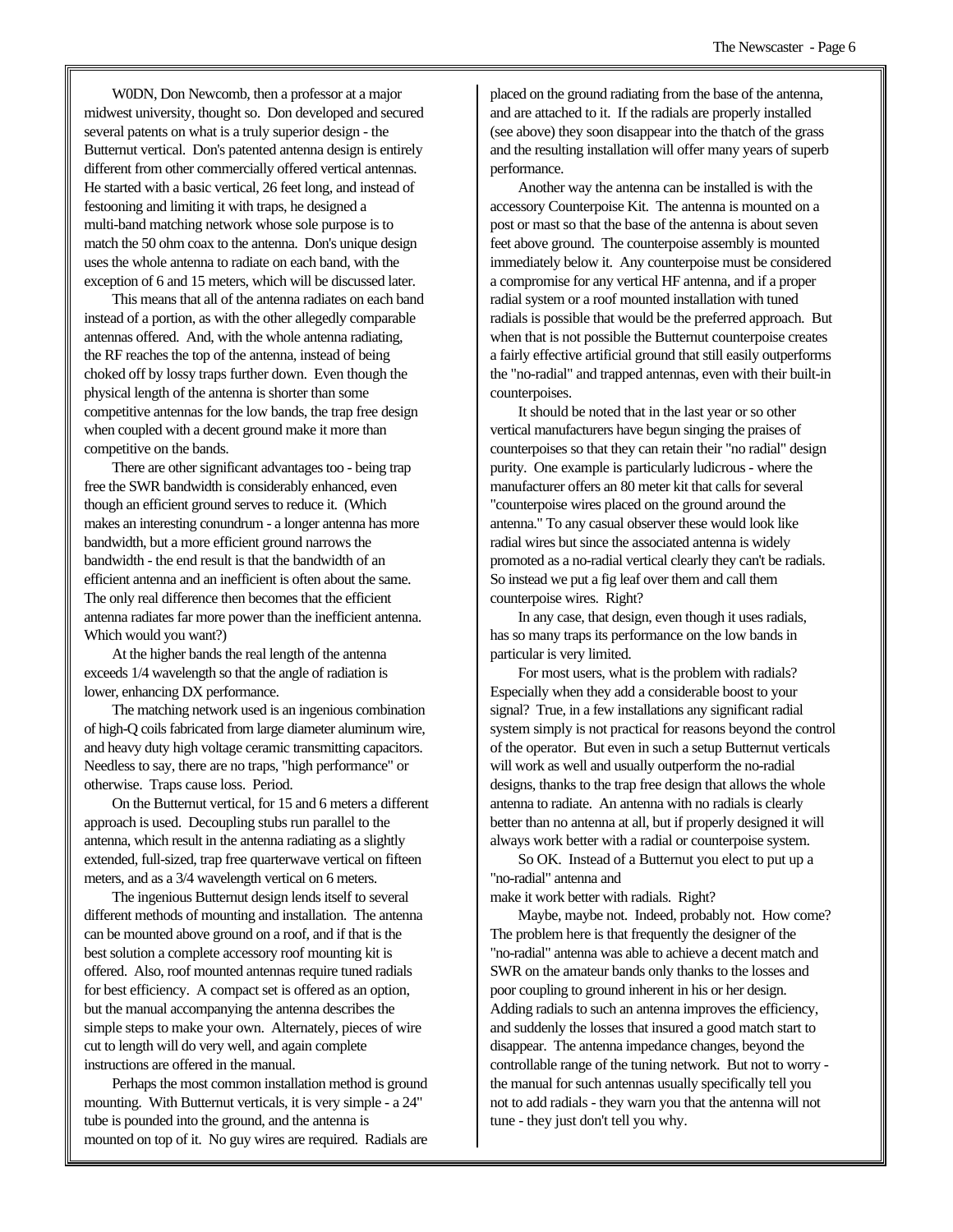One last point to consider - all Butternut HF verticals work on 80 meters and can additionally be used on 160 meters with the accessory Butternut 160 meter Top Band Resonator. Only a few "competitive" vertical antennas operate on 80 meters even with accessory kits, and fewer still operate on 160.

There is a lot of gobbledygook around about multiband vertical antennas, most of it from manufacturers who are trying to gain sales by claiming to defy the laws of physics. Most of these claims are better suited to fertilizing roses rather than educating potential customers. They rely on a sad reality - almost any amateur who puts up their product will hear signals and work people, and then think he got his money's worth. He is excited, and tells all his friends what a great antenna he has. What that amateur does not realize is that other products that cost no more money will far outperform what he got snookered into buying, simply because he has no basis for comparison.

Another marketing technique you will see in the ads is comparing a certain vertical against another unnamed product, of course making the advertised product out to be far superior. And so it might prove - there have been some dreadful products marketed at one time and another, long since discontinued. Further often they have been in use for years, quietly deteriorating in the weather, and are fed with waterlogged coax. Then a new antenna with a new feed line is put up near by for the purposes of "A/B" testing. That it works better is then used in the advertisements to suggest that the advertised product is clearly better than ALL other such antennas. It should appear obvious that is probably not so.

If HF verticals without radials were as good as HF verticals with radials, Butternut would certainly manufacture such a product. After all, Butternut has been manufacturing verticals for over 20 years. No-radial verticals aren't rocket science. Anyone can make a lossy, low efficiency antenna. We know better - and so should you. If you purchase a Butternut vertical, and go to the trouble to install it properly, you will have installed the best multi-band design presently available, and the one that will give you the best results for years of trouble free operation.

For a further expansion on some of the technical points raised here, see "Dirty Little Secrets From the Antenna Designer's Notebook" also on this site.

# **VE4 Section Manager Resigns By Pat, VE4PLG**

I would like to take this opportunity to clear up a misunderstanding as to the reason I resigned my position as Section Manager for Manitoba. From the comments being made to myself it seems that everyone was told I resigned due to ill health. Well, that is a contributing factor, I have arthritis and do have problems getting around at times, but it is not the whole reason. The biggest problem I had was getting help or guidance of any kind in performing my duties.

The most help I received came from Pierre Mainville and he lives in southern Ontario. I received very few items I was able to put into my column. I was informed of Silent Keys only occasionally and sometimes not at all. As part of my job I would send the information into RAC notifying them of the Silent Keys and if I had the address would write to the family on behalf of RAC. I had asked for an Assistant Section Manager and had one person say sure he would help and that was the last time I ever heard from him. So you can see the kind of frustration I was having. This past little while my family has been having problems, the latest being a burglary at my daughters' house. As far as I am concerned Family "MUST" come first. I am also at this time trying to prepare for retirement from work (not for about 2 years yet) but there is a lot of planning to do. I hope I have cleared up this misunderstanding about my health and resignation.

# **Winnipeg ARES Report by Jeff, VE4MBQ - Winnipeg EC**

Our 18JAN00 meeting w as the best attended meeting his year! Shauna Eggertson from SAR Manitoba gave us a very informative and entertaining lecture "Dressed to Survive" on dressing for the cold. We even heard of some senior members clothing fetishes.

SSGT Paul Kentziger from Winnipeg Police Service, on behalf of the City of Winnipeg, presented our WPS and WFD volunteers with a fine token of appreciation - it's a distinguished looking pen with the City Crest and Winnipeg ARES Y2K Team" embossed on it. For those of you that were not able to attend please see me at the FEB or MARCH WARC or WARES meetings or at coffee Saturday morning before 0915h. After MARCH I will keep any unclaimed pens for myself!

WARES is providing volunteer amateur communications for Festival du Voyager Sled Dog Races at The Forks FEB 12 & 13. The volunteer briefing will be TUE 08FEB 1900h at WSCRC 598 StMarys Rd.

Our next monthly meeting is TUE 15FEB 1900h at Sir Wm Stephenson Library 765 Keewatin Street. Don Mackinnon VE4DJM, Manitoba ARES SEC will be giving us a presentation entitled "Future Directions of ARES".

# **USA Amateur Restructuring is Here: Three License Classes, One Code Speed**

NEWINGTON, CT, Dec 30, 1999--Amateur Radio will get a new look in the new millennium. The FCC today issued its long-awaited Report and Order in the 1998 Biennial Regulatory Review of Part 97--more commonly known as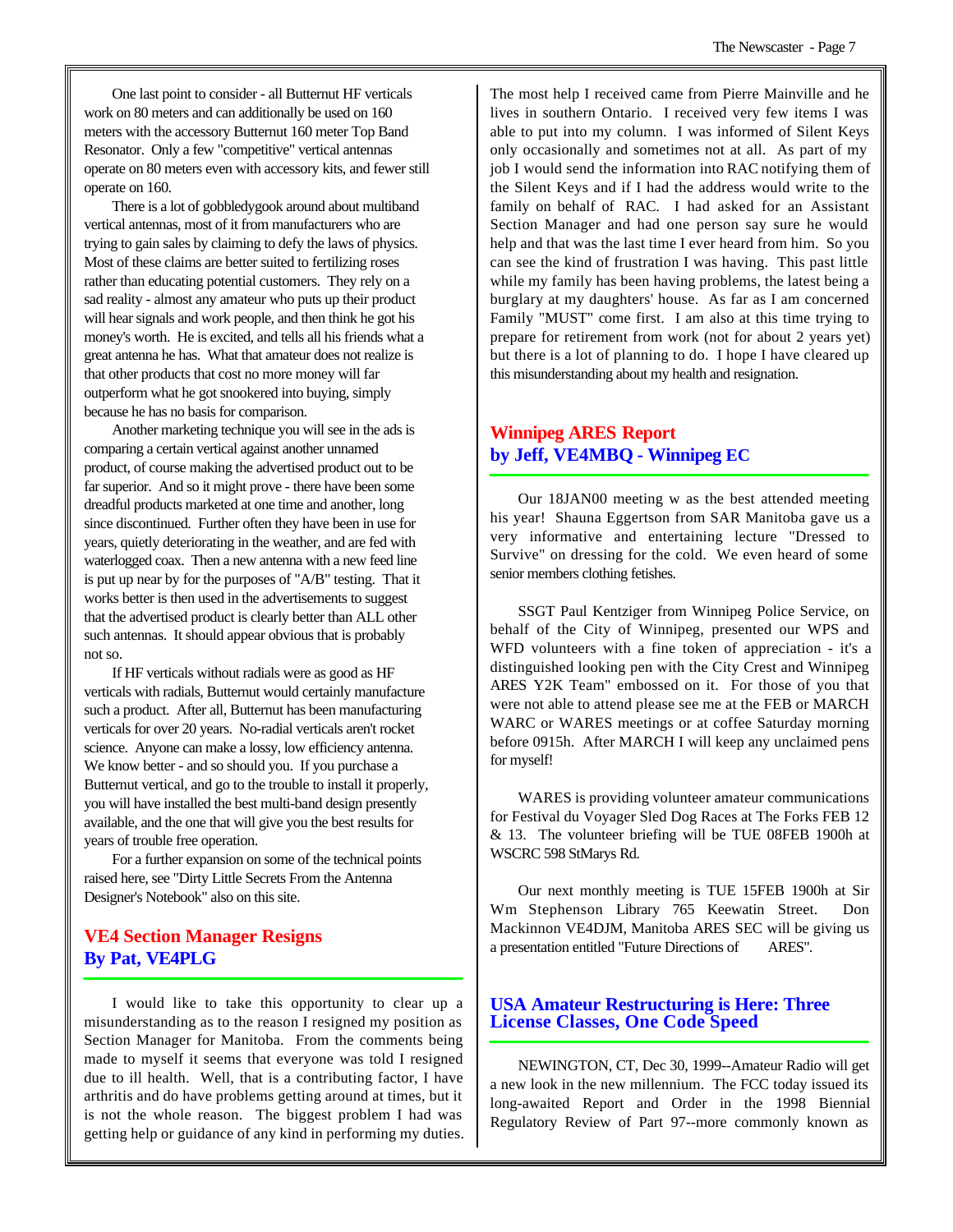"license restructuring." The bottom line is that starting April 15, 2000, there will be three license classes--Technician, General, and Amateur Extra--and a single Morse code requirement--5 WPM.

"We believe that an individual's ability to demonstrate increased Morse code proficiency is not necessarily indicative of that individual's ability to contribute to the advancement of the radio art," the FCC said.

Besides drastically streamlining the Amateur Radio licensing process, the FCC said its actions would "eliminate unnecessary requirements that may discourage or limit individuals from becoming trained operators, technicians, and electronic experts."

Although no new Novice and Advanced licenses will be issued after the effective date of the Report and Order, the FCC does not plan to automatically upgrade any existing license privileges. The ARRL had proposed a one-time across-the-board upgrading of current Novice and Tech Plus licensees to General class, but the FCC declined to adopt the idea. This means that current licensees will retain their current operating privileges, including access to various modes and subbands, and will be able to renew their licenses indefinitely.

Starting April 15, 2000, individuals who qualified for the Technician class license prior to March 21, 1987, will be able to upgrade to General class by providing documentary proof to a Volunteer Examiner Coordinator, paying an application fee, and completing FCC Form 605.

The FCC's decision not to automatically upgrade Novice and Tech Plus licensees means the current Novice/Tech Plus HF subbands will remain and not be "refarmed" to higher class licensees as the ARRL had proposed. The FCC said it did not refarm these subbands because there was "no consensus" within the amateur community as to what to do with them.

As it had proposed earlier, the FCC decided to lump Technician and Tech Plus licensees into a single licensee database, all designated as "Technician" licensees. Those who can document having passed the 5 WPM Morse code examination will continue to have the current Tech Plus HF privileges. "If documentation is needed to verify whether a licensee has passed a telegraphy examination, we may request the documentation from that licensee or the VECs," the FCC said.

In addition to reducing the number of license classes from six to three and eliminating the 20 and 13 WPM code tests, the FCC also will reduce the number of written examination elements from five to three, authorize Advanced Class hams to prepare and administer General class examinations, and eliminate Radio Amateur Civil Emergency Service (RACES) station licenses. RACES will remain, however. "After review of the record, we conclude that we should eliminate RACES station licenses because RACES station licenses are unnecessary for amateur stations and amateur service licenses to provide emergency communications," the FCC said.

Under the new licensing scheme, there will be four examination elements. Element 1 will be the 5 WPM Morse code exam. Element 2 will be a 35-question written test to obtain a Technician license; Element 3 will be a 35-question written test to obtain a General license, and Element 4 will be a 50-question written test for the Amateur Extra license. The FCC has left it in the hands of the National Conference of VECs Question Pool Committee to determine the specific mix and makeup of written examination questions. Current Amateur Radio study materials remain valid at least until the new rules become effective in April.

The FCC's new licensing plan means someone will be able to become a ham by passing a single 35-question written examination. The plan also simplifies and shortens the upgrade path from the ground floor through Amateur Extra--especially since amateurs will only have to pass one Morse code test.

Elimination of the 13 and 20 WPM Morse requirements also means an end to physician certification waivers for applicants claiming an inability to pass the Morse code examination due to physical handicap.

The effective date provides a window of upgrade opportunity for current Advanced licensees. Between now and April 15, current Advanced holders may take the existing Element 4B, a 40-question test, giving them credit for having passed the current Extra written examination. Likewise, holders of a Certificate of Successful Completion of Examination (CSCE) for Elements 3B or 4B dated on or after April 17, 1999, will be able to qualify for General or Amateur Extra respectively when the new rules go into effect on April 15, 2000.

The FCC disagreed with the League's suggestion that it undertake a restructuring of operating privileges along with licensing restructuring. "We believe that in light of ongoing discussions concerning implementation of new and more modern communications technologies within the amateur service community, we should accord the amateur service community an opportunity to complete such discussions and possibly reach a consensus regarding implementation of new technologies before we undertake a comprehensive restructuring of the amateur service operating privileges and frequencies," the FCC said in its Report and Order.

In its amendments to Part 97, the FCC's Report and Order refers to a "Club Station Call Sign Administrator," something that does not exist under the current rules and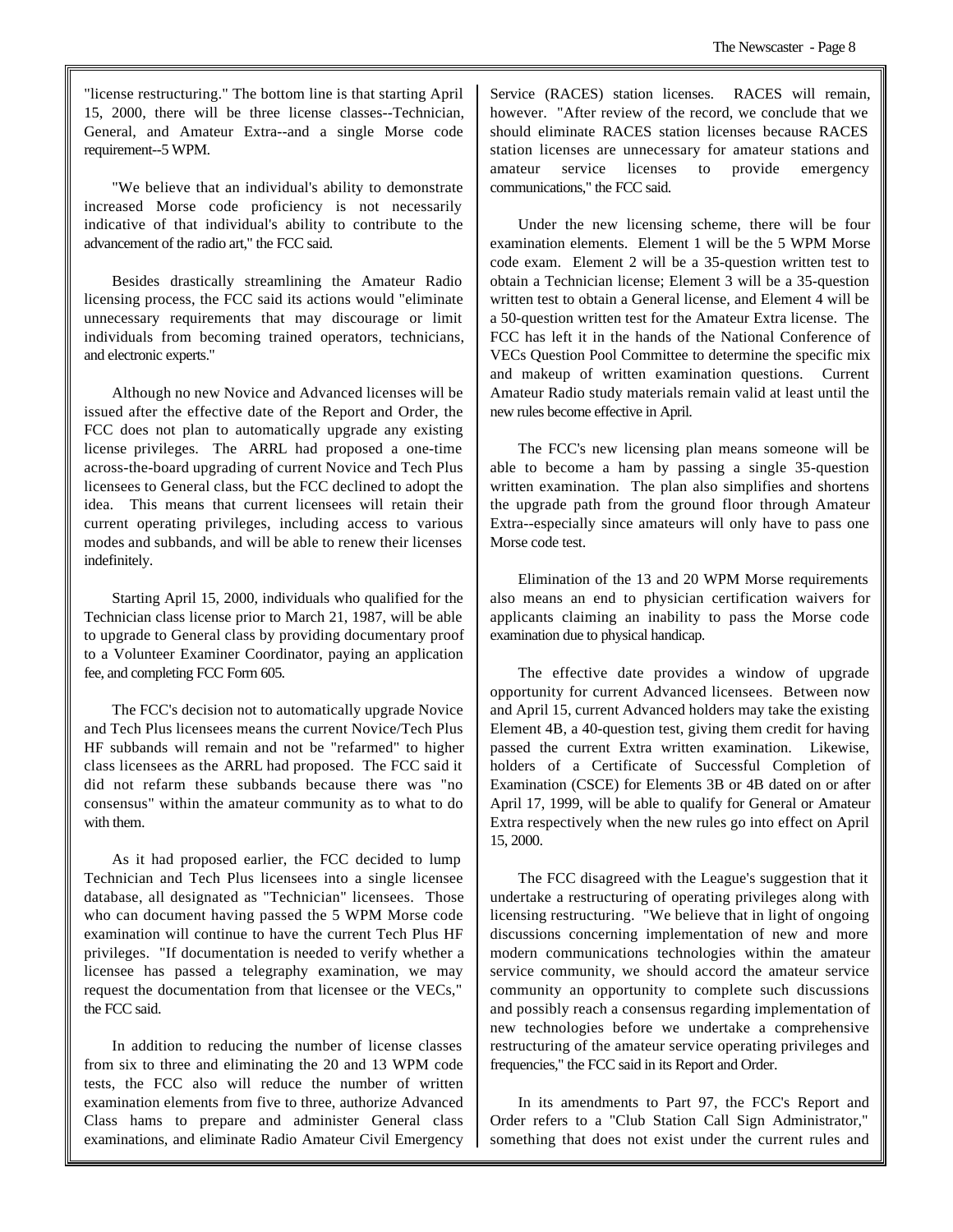which was not explained in the R&O itself. An FCC spokesperson said the Commission plans to issue a Public Notice soon to explain the program and to solicit qualified entities to serve as call sign administrators for club station applications.

A copy of the entire Report and Order (FCC 99-412) is available at

http://www.arrl.org/announce/regulatory/wt98-143ro.pdf or at

http://www.fcc.gov/Daily\_Releases/Daily\_Business/1999/db 991230/fcc99412.txt .

#### **RAC Bulletins**

**http://www.rac.ca/~racnews/othernotices/racbulle mail.htm**

#### *00-001E*

New HF Band Planning Committee

The RAC Board of Directors has appointed a new committee to advise on revisions and improvements to RAC band plans covering the spectrum from 1.8. to 29 MHz. The new committee will be chaired by Bob Nash VE3KZ .

Among other things, the committee will consider the proposed restructuring of the HF Amateur bands in the USA as proposed by the ARRL and by the FCC and offer advice and recommendations for changes to the Canadian plans if appropriate. (The current RAC HF bandplan was prepared by a committee chaired by Pat Doherty VA3PD, and was approved in 1995)

The committee will also review the changes to the 40 metre band proposed by the IARU, and recommend a Canadian position on the changes.

And finally, the committee has also been asked to consider possible new HF amateur bands between 1.8 and 30 MHz and recommend priorities for RAC in dealings with the Canadian Government and the ITU if appropriate.

On his committee, Bob will have the following representatives from across Canada.

#### Augustus Samuelson V01MP

# gussam@voyager.newcomm.net

John Connor VE3TG ve3tg@rac.ca Garry Hammond VE3XN ghammond@gate-way.net Robert Kaufmann VE4G V rkaufman@magic.mb.ca Donald Moman VE6JY ve6jy@freenet.edmonton.ab.ca Timothy Ellam VE6SH ve6sh@rac.ca

All Canadian amateurs can have a say in the band planning process. If you wish to have an input, please send your comments and suggestions Bob Nash rtnash@netcom.ca or contact the committee member nearest to you.

The committee will report to the President through Vice President International Affairs, Ken Pulfer VE3PU.

#### *00-005E*

RAC Executive for 2000

The RAC Board of Directors is pleased to announce that effective January 1, 2000, the following people will serve on the RAC Executive for a two year term:

President - Ken Oelke, VE6AFO First Vice President - vacant Vice President International Affairs - Ken Pulfer, VE3PU V/Pres . Government Affairs (Acting) Ken Pulfer, VE3PU Vice President Regulatory Affairs - Tim Ellam, VE6SH Vice President Industrial Liaison - Don Rowed, VE3KII Secretary - Dawn MacKay, VE1MAK Treasurer - Bill Rothwell, VE3FGW

# **Canadian preparations for WRC 2000 shift into high gear**

The Canadian Preparatory Committee, chaired by Bruce Gracie of Industry Canada in Ottawa, is moving into high gear as Canadians begin final preparations for the next World Radio Conference to be held in Istanbul in May, 2000.

Not only is the committee preparing Canada's wish list for the conference , but it is also coordinating our proposals with the rest of Region 2 through the CITEL committees which bring most of the countries of the Americas and the Caribbean together to look after common interests in our part of the globe.

At the same time, Canadian representatives sit on the CEPT committees preparing European common proposals, and the Asian Preparatory Committee doing the same for many of the countries of the South Pacific and the far East.

By combining forces and preparing common proposals well in advance of the conference, we can have some assurance of the support of a significant percentage of voting delegates when the crunch comes.

But preparing involves a lot more than just putting together the wish list. We must look at the proposals from other countries and other regions, and decide whether or not to support them, or to try to get them changed into proposals that we could support.

Background studies have been underway in Geneva and other locations ever since WRC 97 to provide the hard evidence to back up decisions, but meetings are now reaching a fever pitch as government officials, industry